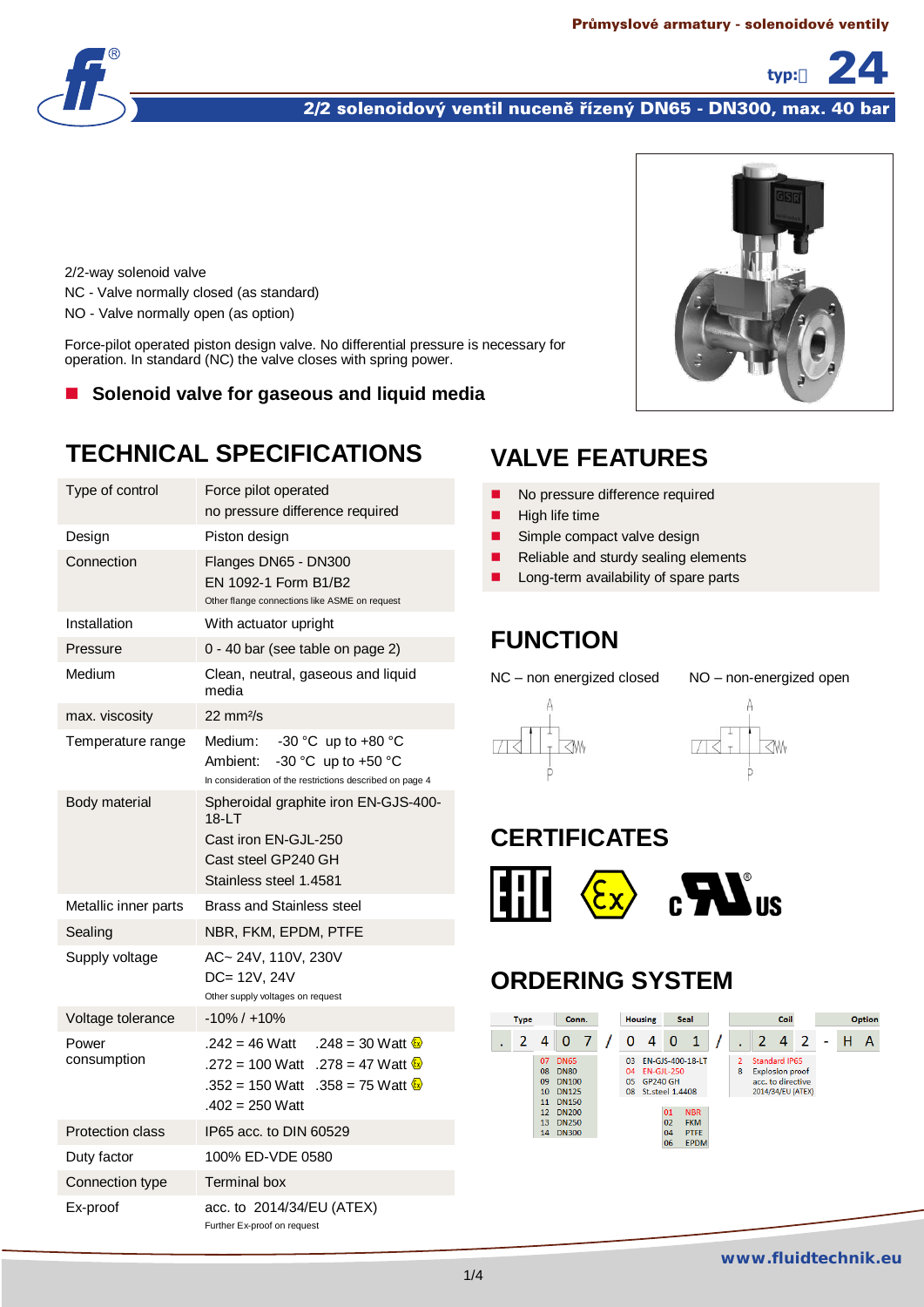

# **TECHNICAL FEATURES**

|           |                               |               |                          | max. pressure for coils |                          | max. pressure for coils ATEX |                          |                          |          |
|-----------|-------------------------------|---------------|--------------------------|-------------------------|--------------------------|------------------------------|--------------------------|--------------------------|----------|
| <b>DN</b> | Kv-value<br>m <sup>3</sup> /h | Standard type | .242                     | .272                    | .352.                    | .402                         | .248                     | .278                     | .358     |
| 65        | 75,0                          | .2407/0.01/   | $0 - 16$                 | $0 - 40$                | $0 - 40$                 |                              | $0 - 4$                  | $0 - 16$                 | $0 - 40$ |
| 80        | 97,0                          | .2408/.01/    | $0 - 16$                 | $0 - 25$                | $0 - 40$                 |                              | $0 - 2$                  | $0 - 16$                 | $0 - 40$ |
| 100       | 143,0                         | .2409/.01/    | $\overline{\phantom{a}}$ | $0 - 25$                | $0 - 40$                 |                              | $\blacksquare$           | $0 - 16$                 | $0 - 40$ |
| 125       | 240,0                         | .2410/.01/    | $\overline{\phantom{a}}$ | $0 - 16$                | $0 - 40$                 | $\overline{\phantom{0}}$     | $\blacksquare$           | $0 - 5$                  | $0 - 25$ |
| 150       | 370,0                         | .2411/.01/    | $\blacksquare$           | $0 - 8$                 | $0 - 16$                 | $0 - 40$                     | $\overline{\phantom{a}}$ | $\blacksquare$           | $0 - 10$ |
| 200       | 625,0                         | .2412/0.01/   |                          | $\blacksquare$          | $0 - 8$                  | $0 - 40$                     |                          | $\overline{\phantom{a}}$ | $0 - 4$  |
| 250       | 950,0                         | .2413/0.01/   | $\overline{\phantom{a}}$ |                         | $\overline{\phantom{0}}$ | $0 - 16$                     |                          | $\overline{\phantom{0}}$ |          |
| 300       | 1400,0                        | .2414/.01/    | $\blacksquare$           | $\blacksquare$          | $\blacksquare$           | $0 - 16$                     |                          | $\overline{\phantom{a}}$ |          |

**The flow rate mentioned in the table applies to the strongest coil.**

**Max. pressure 16 bar with EN-GJL-250 body PN16**

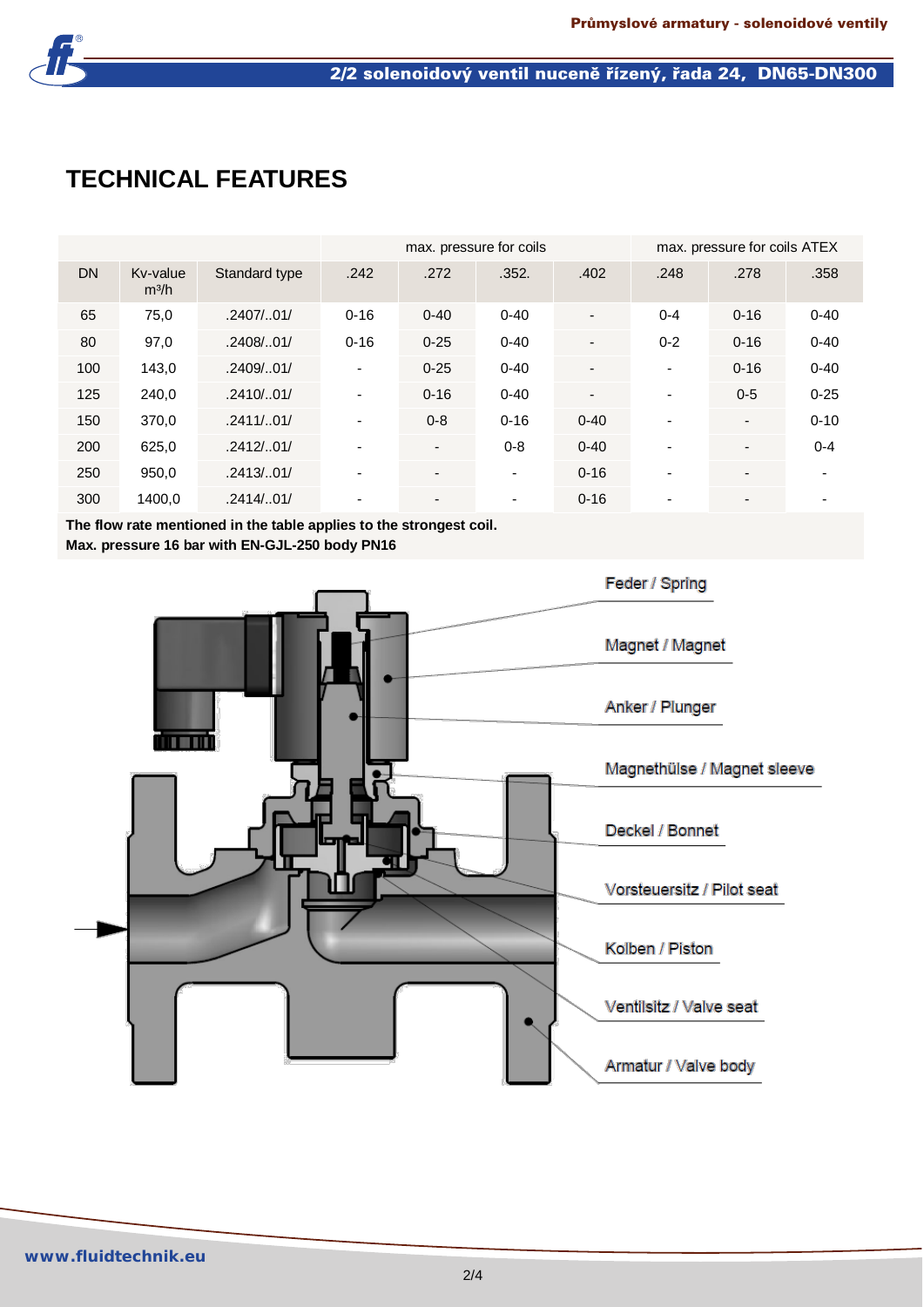

## 2/2 solenoidový ventil nuceně řízený, řada 24, DN65-DN300

### **DIMENSIONS**





| Coil      |       | .242/0.248 |       | .272/.278 |       |       |       |  |  |  |  |
|-----------|-------|------------|-------|-----------|-------|-------|-------|--|--|--|--|
| Type      | .2407 | .2408      | .2407 | .2408     | .2409 | .2410 | .2411 |  |  |  |  |
| <b>DN</b> | 65    | 80         | 65    | 80        | 100   | 125   | 150   |  |  |  |  |
| A         | 215   | 245        | 215   | 245       | 270   | 235   | 265   |  |  |  |  |
| C         | 93    | 93         | 107   | 107       | 107   | 107   | 107   |  |  |  |  |
| d         | 185   | 200        | 185   | 200       | 235   | 270   | 285   |  |  |  |  |
| K         | 270   | 275        | 295   | 295       | 320   | 330   | 360   |  |  |  |  |
| L         | 290   | 310        | 290   | 310       | 350   | 400   | 480   |  |  |  |  |
| t         | 22    | 24         | 22    | 24        | 24    | 26    | 28    |  |  |  |  |
| kg        | 27,0  | 35,0       | 30,5  | 38,5      | 61,0  | 59,0  | 70,5  |  |  |  |  |

| .352/.358                                                                                    |         |  |  |  |  |  |
|----------------------------------------------------------------------------------------------|---------|--|--|--|--|--|
| Coil                                                                                         | .402    |  |  |  |  |  |
| .2407<br>.2408<br>.2409<br>.2411<br>.2412<br>.2411<br>.2412<br>.2410<br>.2413<br><b>Type</b> | .2414   |  |  |  |  |  |
| <b>DN</b><br>80<br>65<br>125<br>200<br>200<br>100<br>150<br>150<br>250                       | 300     |  |  |  |  |  |
| A<br>215<br>245<br>270<br>235<br>265<br>345<br>345<br>265<br>415                             | 500     |  |  |  |  |  |
| C<br>127<br>158<br>127<br>127<br>127<br>127<br>127<br>158<br>158                             | 158     |  |  |  |  |  |
| d<br>185<br>200<br>235<br>270<br>285<br>340<br>285<br>340<br>405                             | 460     |  |  |  |  |  |
| K<br>485<br>380<br>390<br>380<br>390<br>450<br>615<br>on req.<br>on req.                     | on req. |  |  |  |  |  |
| 290<br>310<br>350<br>480<br>600<br>400<br>480<br>600<br>730<br>L                             | 850     |  |  |  |  |  |
| 24<br>22<br>24<br>26<br>28<br>34<br>38<br>28<br>34<br>t                                      | 42      |  |  |  |  |  |
| kg<br>43,0<br>61,0<br>70,0<br>91,0<br>145,0<br>140,0<br>50,0<br>on req.<br>on req.           | on req. |  |  |  |  |  |